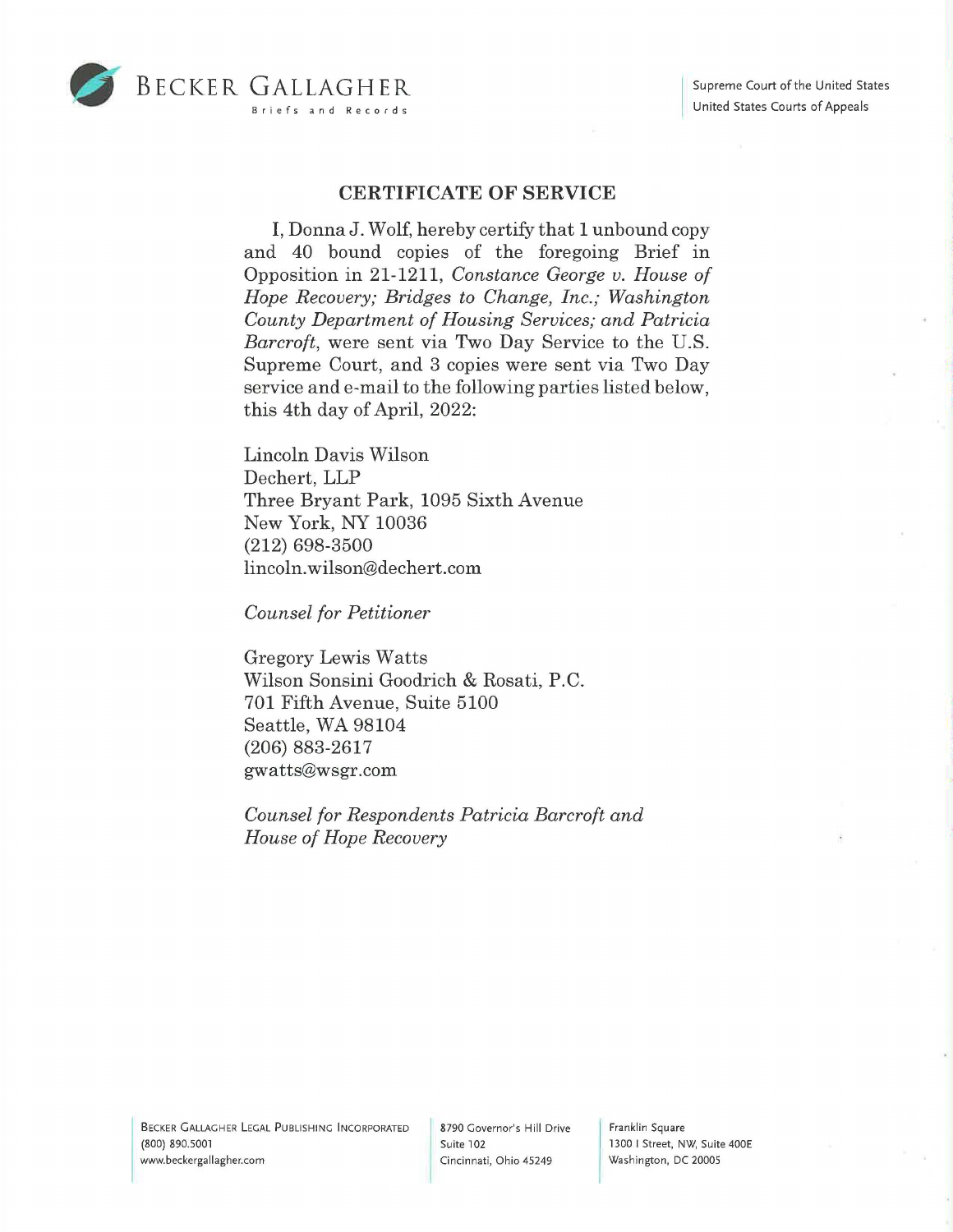Edwin A. Harnden *Counsel of Record*  Barran Liebman LLP 601 SW Second Avenue Suite 2300 Portland, Oregon 97204-3159 (503) 276-2101 eharnden@barran.com

l\$

*Counsel for Respondents Bridges to Change, Inc. and Washington County Department of Housing Services*